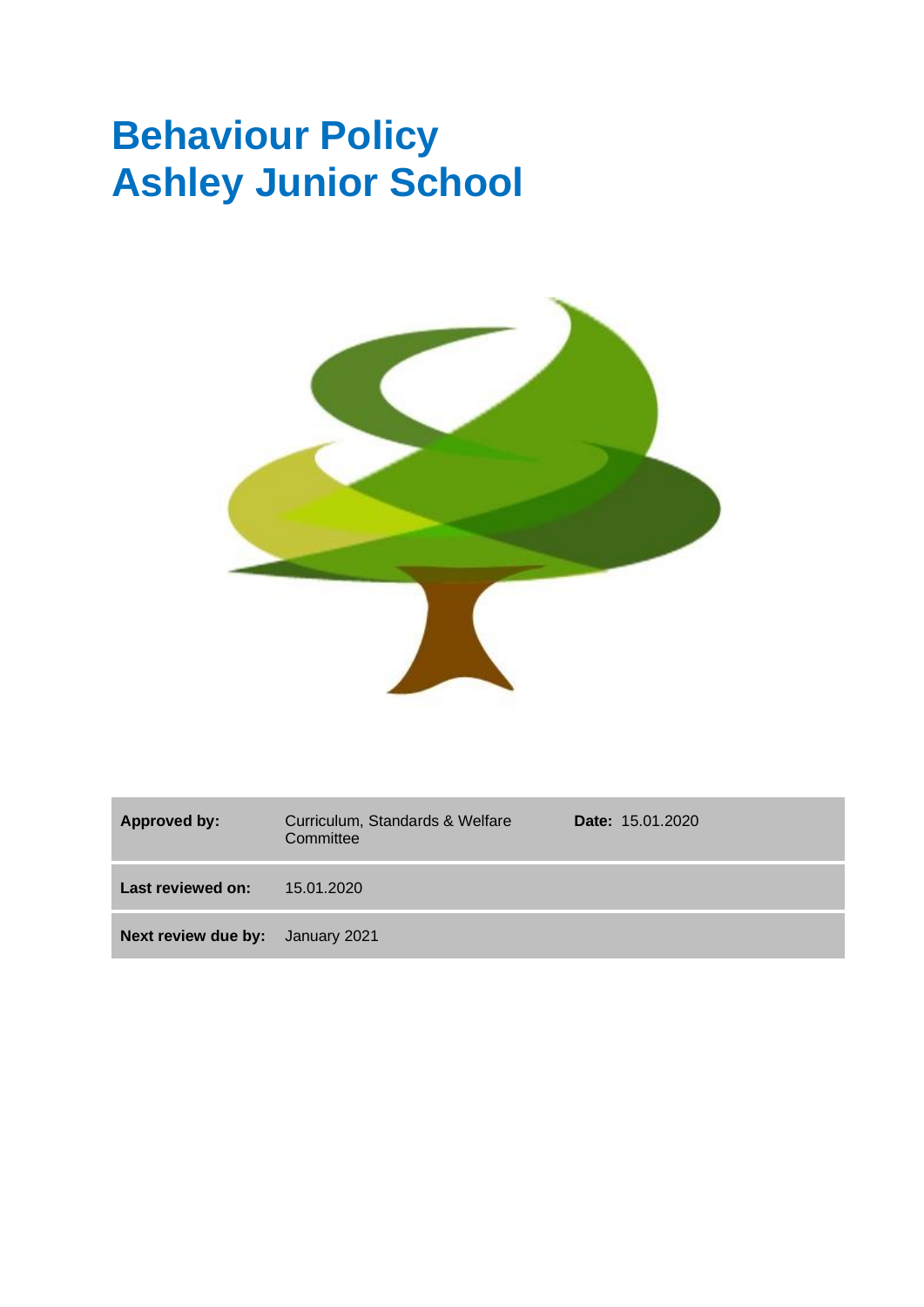## **Behaviour Policy at Ashley Junior School**

It is a primary aim of Ashley Junior School that every member of the school community feels valued and respected, and that each person is treated fairly and well. We are a caring community, whose values are built on mutual trust and respect for all. Our core values of Aspiration, Responsibility, Respect and Resilience are integral to all our decision making.

The school's behaviour policy is therefore designed to support the way in which all members of the school can work together in a supportive way. It aims to promote an environment in which everyone feels happy, safe and secure.

This policy supports the school community in aiming to allow everyone to work together in an effective and considerate way.

The school expects every member of the school community to behave in a considerate and respectful way towards others. We treat all children fairly and apply this behaviour policy consistently.

This policy aims to help children grow in a safe and secure environment, and to become positive, responsible and increasingly independent members of the school community.

#### **Staff Responsibility**

Behaviour Management is the responsibility of all staff at Ashley Junior School.

#### **Role of the Headteacher**

It is the responsibility of the Headteacher to:

- implement the school behaviour policy consistently throughout the school and to report to governors, when requested, on the effectiveness of the policy. It is also the responsibility of the Headteacher to ensure the health, safety and welfare of all children in the school.
- The Headteacher supports the staff by implementing the policy, by setting the standards of behaviour, and by supporting staff in their implementation of the policy.
- The Headteacher ensures that records are kept of all reported serious incidents of misbehaviour including bullying and racism
- The Headteacher has the responsibility for giving fixed-term exclusions to individual children for serious acts of misbehaviour. For repeated or very serious acts of anti-social behaviour, the Headteacher may permanently exclude a child. These actions are taken only after the school governors have been notified.

#### **The Role of the Class Teacher**

It is the responsibility of class teachers to ensure that the school rules are enforced in their classes, and that their classes behave in a responsible manner during lesson time and around the school. Pupils should be taught the skills to ensure their behaviour throughout the school day is appropriate.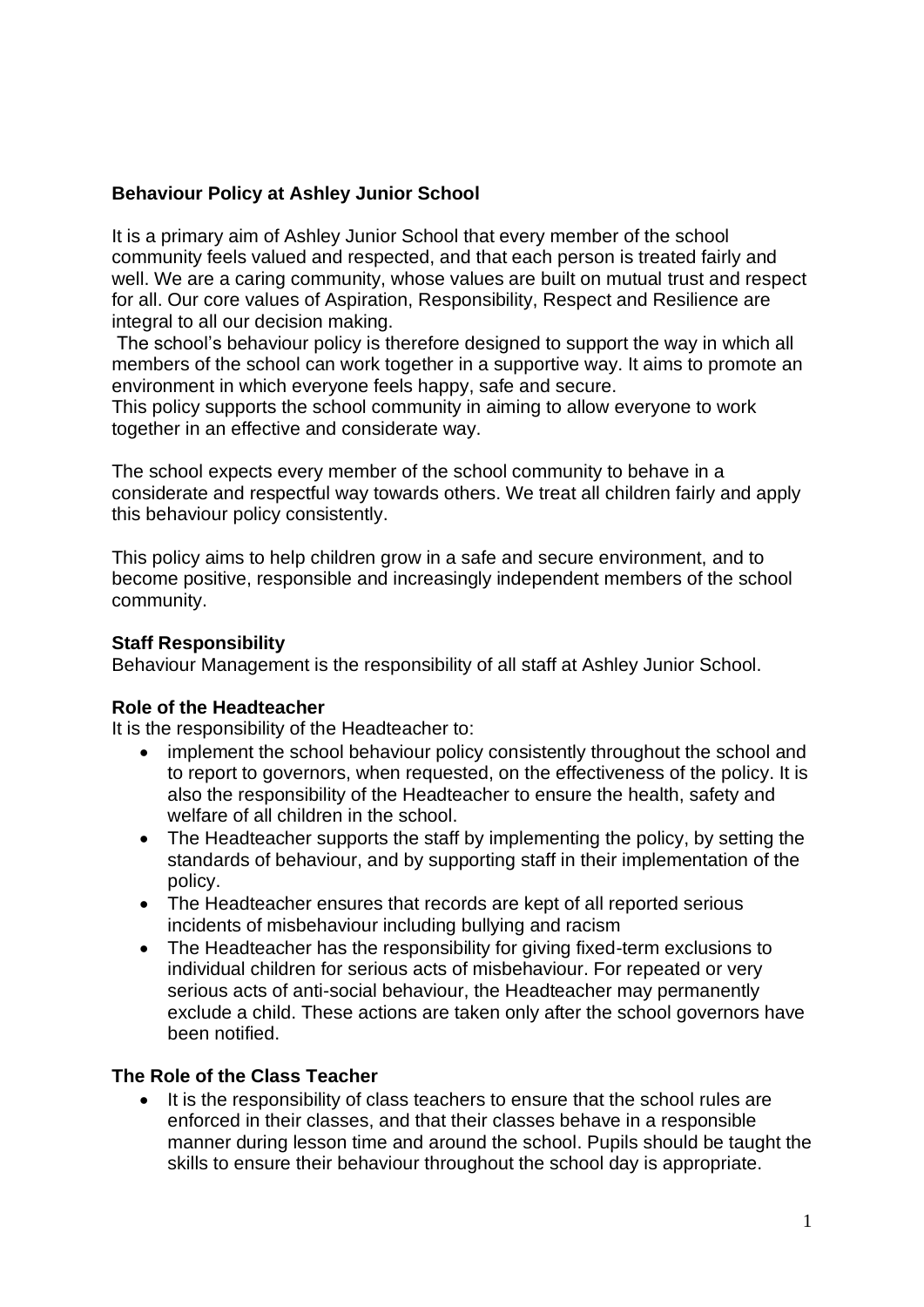- The class teachers in our school have high expectations of the children with regard to behaviour and they strive to ensure that all children work to the best of their ability.
- The class teacher must be a role model for the children and treat each child fairly and enforce the classroom code consistently. The teachers treat all children in their classes with respect and understanding.
- The class teacher should ensure that parents are aware of repeated low level negative behaviour such as calling out or disrupting the class.
- If a child misbehaves repeatedly in class or around the school, the class teacher keeps a record of all such incidents. In the first instance, the class teacher deals with incidents him/herself in the normal manner. However, if misbehaviour continues, the class teacher seeks help and advice from the Senior Leadership Team.

## **The Role of Support Staff**

• Support staff should provide a positive model of behaviour and ensure high expectations are made explicit to the children. They should take responsibility for managing inappropriate behaviour and inform class teachers of any inappropriate behaviour.

## **The Role of Parents and Carers**

- Parents and Carers agree to a Home School Agreement when enrolling their child at the school. Parents are expected to adhere to the Home School Agreement and support the actions of the school but are able to address any queries regarding sanctions firstly to the class teacher, then to the Senior Leadership Team.
- The school collaborates actively with parents and carers, so that children receive consistent messages about how to behave at home and at school. We expect parents and carers to support their child's learning, and to cooperate with the school.

Our school aims state:

**At AJS we foster a culture that encourages and celebrates effort and achievement, supporting individuals to become independent and reflective thinkers. As part of a wider community, children and adults take pride, enjoy lifelong learning and are secure in an environment of mutual respect and fun.**

Our policy for teaching and learning states that we believe children learn best when:

- **They feel happy, secure and valued**
- **They are motivated, stimulated and enthused**
- **They are confident and willing to take risks**
- **Their environment is conducive to learning**

It is then, a high priority for the school to create a learning environment in which all feel secure and comfortable. Our school code of conduct – The Golden Rules – is discussed and agreed on a regular basis.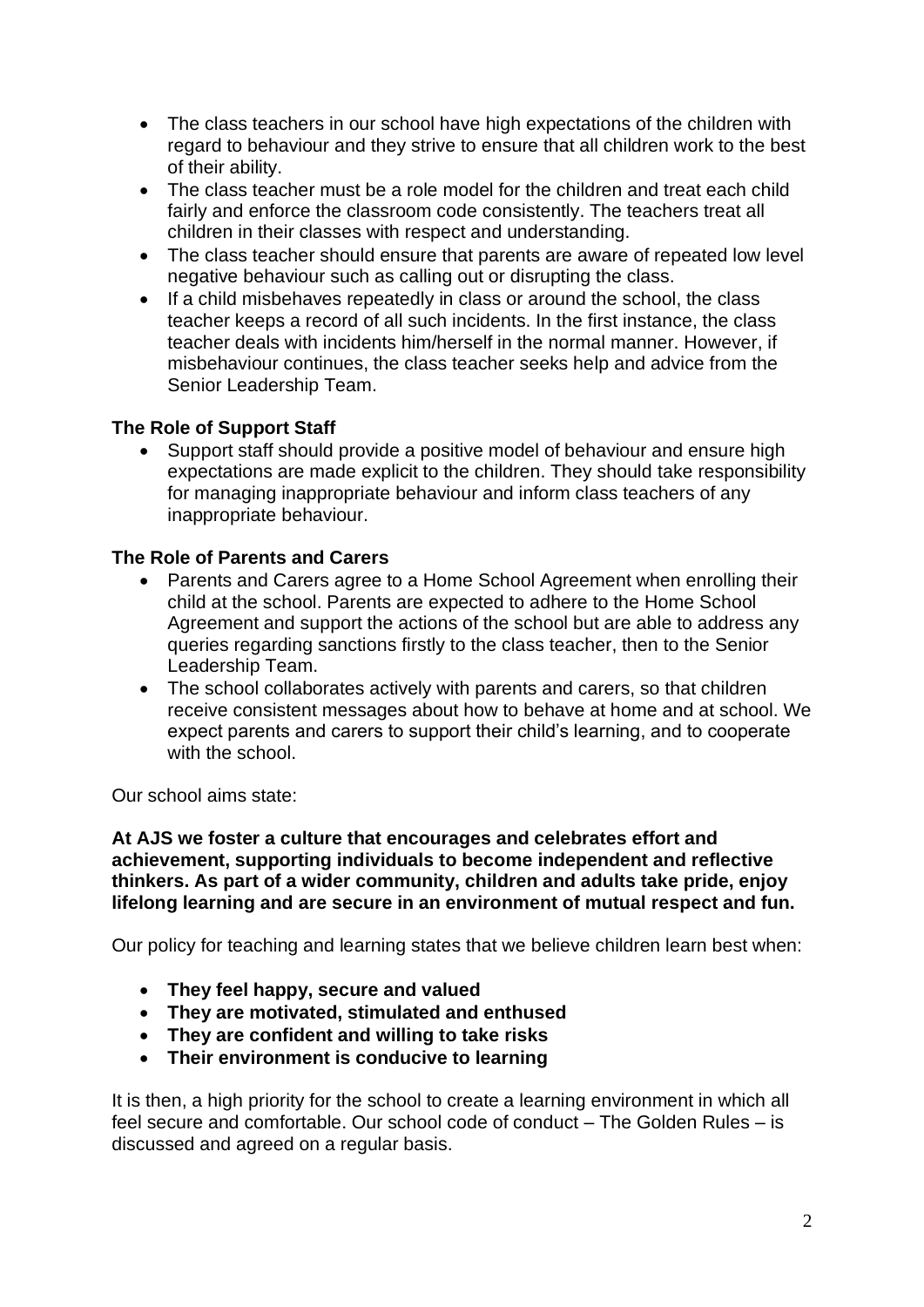### • **We are gentle**

*We use gentle hands and feet*

## • **We are kind and helpful**

*We use kind words, are respectful and polite*

#### • **We listen**

*We look at the speaker and concentrate on what is being said*

#### • **We are honest**

*We tell the truth and admit when we have made mistakes*

#### • **We work hard**

*We know that it is through effort that we make progress*

#### • **We look after property**

*We use resources with care and respect.* 

The ethos of our school is reiterated through:

- Use of the Ashley Learning Powers and Growth Mindset
- Circle times in class
- PSHE
- Assemblies
- Modelled behaviour by adults and children
- Positive reinforcement of appropriate behaviours
- Contact with parents and children especially when behaviour is good.

All staff have a responsibility to model the Golden Rules and reinforce them with children.

#### Teachers' Standards state,

*A teacher must:*

*Manage behaviour effectively to ensure a good and safe learning environment.*

• *Have clear rules and routines for behaviour in classrooms, and take responsibility for promoting good and courteous behaviour both in classrooms and around the school, in accordance with the school's behaviour policy.*

Where there are reasonable grounds, staff have the right to screen and search pupils for prohibited items. We adopt the advice in 'Searching, screening and confiscation: advice for Headteachers, School staff and Governing bodies (DfE 2014)

The school reserves the right to discipline children for inappropriate behaviour outside the school gates if:

- it affects the smooth running of the school
- contravenes expectations of behaviour and could adversely affect the reputation of the school
- poses a threat to another pupil or member of the public

It may, on occasion, be appropriate to notify the police if the behaviour is criminal or poses a serious threat to the public.

Staff do have the right to use 'reasonable force' in order to prevent children hurting themselves or others, damaging property or causing disorder. (Use of Reasonable Force: advice for headteachers, staff and governors. DfE 2013)

#### **Principles for promoting positive behaviour**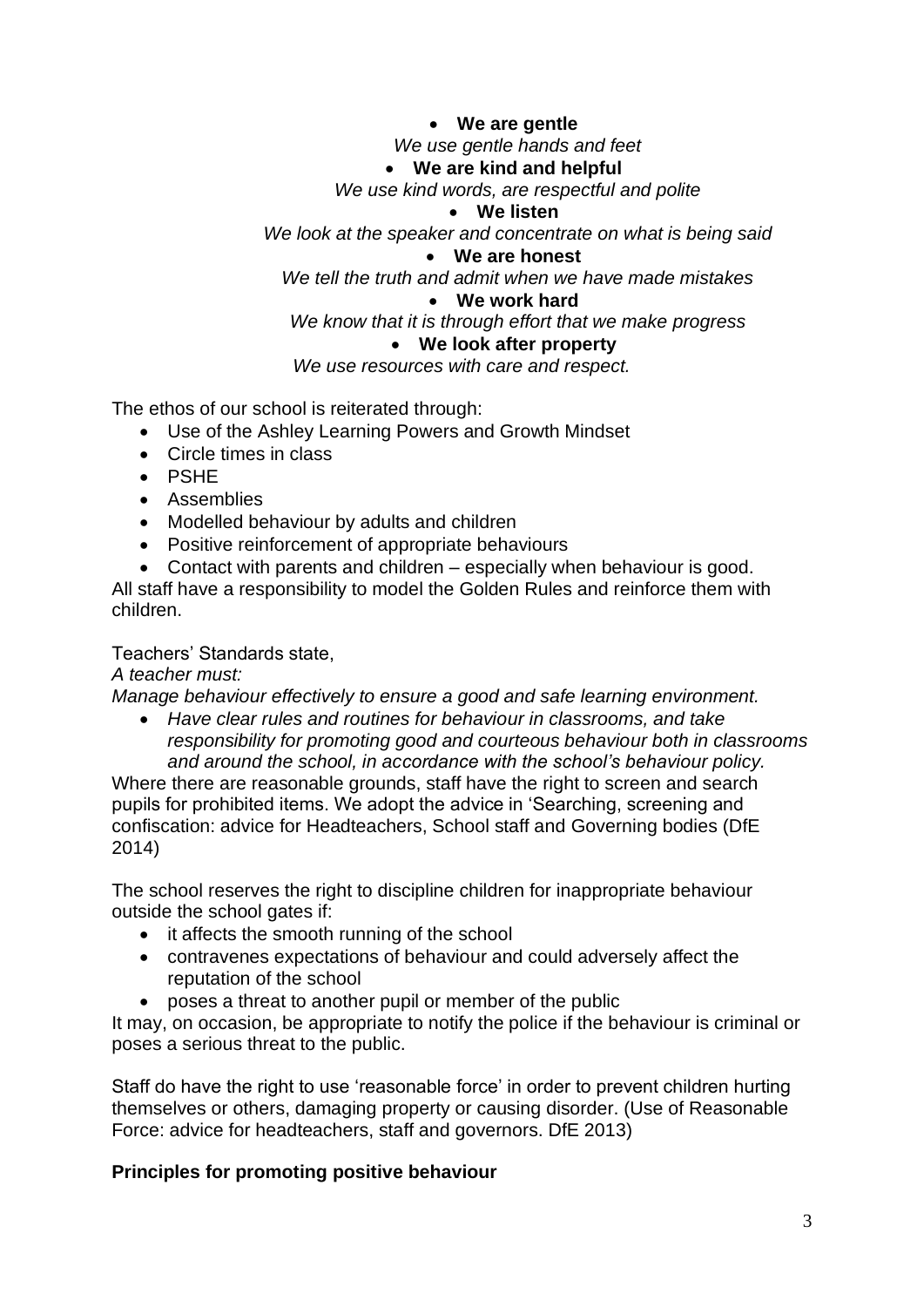## Teachers' Standards state:

*A teacher must:*

- *Have high expectations of behaviour, and establish a framework for discipline with a range of strategies, using praise, sanctions and rewards positively*
- Manage classes effectively, using approaches which are appropriate to *pupils' needs in order to involve and motivate them*
- *Maintain good relationships with pupils, exercise appropriate authority, and act decisively when necessary.*
- *Communicate effectively with parents with regard to pupils' achievements and well-being.*
- Accentuate the positive praise and reward those who are doing things well rather than 'nagging' those who aren't
	- Give housepoints/stickers
	- Simple and direct "What good sitting at this table"
	- Proximity praise "Well done this table you are listening well."
	- Private praise
	- Recognize the effort, care and perseverance
	- Combine verbal and non-verbal eg: smile and thumbs-up
- Be specific when using verbal praise eg: "Well done for sitting and listening well on the carpet."
- Emotions are contagious consider the emotion/mood you are projecting is it worth catching? Be aware of your own mood and reflect on your responses.
- Intervene early and at the appropriate level
	- Be aware of potential triggers for individuals particularly transitions
	- Make sure responses are proportionate **(See 'Stages of a Crisis')**
- Set high expectations (whilst accounting for individual children's needs)
	- Be vigilant
	- Be consistent
	- Take responsibility in all areas of the school

## **(See Appendix 1: Expectations and Behaviour in School)**

- Use positive language stating what you expect rather than what you don't want e.g.: Not "Don't run!" but, "Walk please."
- If things do not go well look at the antecedents. What was the catalyst for the behaviour? **(See 'Checklist for Initial Interventions)**
- Use the Golden Rules as a tool to enable children to reflect on their behaviour
- Use circle times to discuss and challenge inappropriate behaviour
- Use of 'Bubble Time' allow children to meet with the LSA to share anxieties
- **Use de-escalation not confrontation (See 'Stages of a crisis')**
- Smile and show that you like them!

## **Rewards**

• House points can be given for learning and behaviour. All members of staff have these at their disposal. The winning house each term has a mufti-day reward.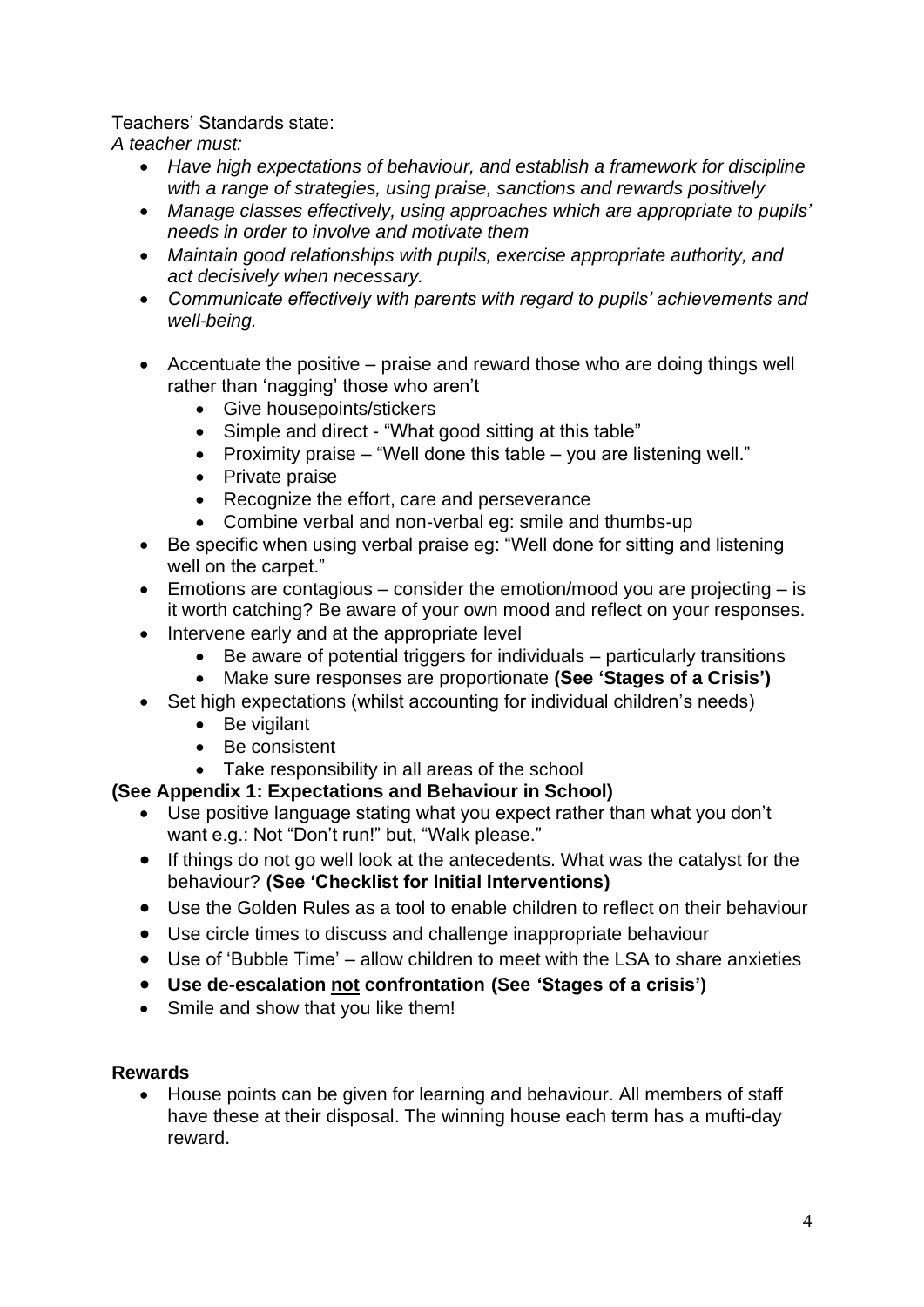- Our Celebration Assembly highlights the achievements of children. This includes; High Flyers and the 'Friendly Fish' which is given for acts of kindness and generosity.
- Verbal encouragement
- Contact with parents it is very important that good behaviour is highlighted. **(See celebratory postcard Appendix 3)**
- Playtime stickers are awarded for good play staff should give specific praise when awarding these.

## **Sanctions**

It is recognised that if adjustments are made to reduce barriers to learning, hard work and a positive attitude are the ingredients for success. If pupils are not displaying the appropriate learning behaviours there are a number of initial sanctions available. **(See Appendix 2: Ladder of Rewards and Sanctions)**.

These may include:

- Verbal/visual warning
- Loss of playtime
- Time in another classroom to consider behaviour
- Class teacher phone call or discussion with parent(s)
- SLT involvement which may include adjustments to timetables etc.
- Time out on the bench for reflection at play or lunchtimes.

## **Responses**

#### **Behaviour is driven by feelings and feelings are affected by experiences**.

Behaviour is a language and it is the challenge of staff to look beyond it to work out the message being communicated. The best chance of a positive outcome from a situation involving challenging behaviour comes when positive relationships are maintained and developed. Remember – **de-escalation not confrontation.**

People acquire habitual behaviours over time so change will not be instant. However, it can be achieved through consistency of approach and team work. In all our actions we must communicate a positive regard for the individual. It therefore helps to know:

- Their history
- Their level of understanding
- Their behaviour patterns
- Their characteristic ways of responding to authority, stress, rules, boundaries and support strategies.

**When staff consider the behaviour of those they care for they should try to appreciate the feelings which may be driving the behaviour and look at removing the pressure rather than blaming the person. Remember, during a crisis situation the first person who needs to remain or regain calm is the member of staff. Staff should refer to the 'Ladder of Reward and Sanction' (Appendix 2).**

If there is persistent, disruptive behaviour – particularly including 'low level' disruption like inappropriate talking, movement, tardiness, carelessness - consider the checklist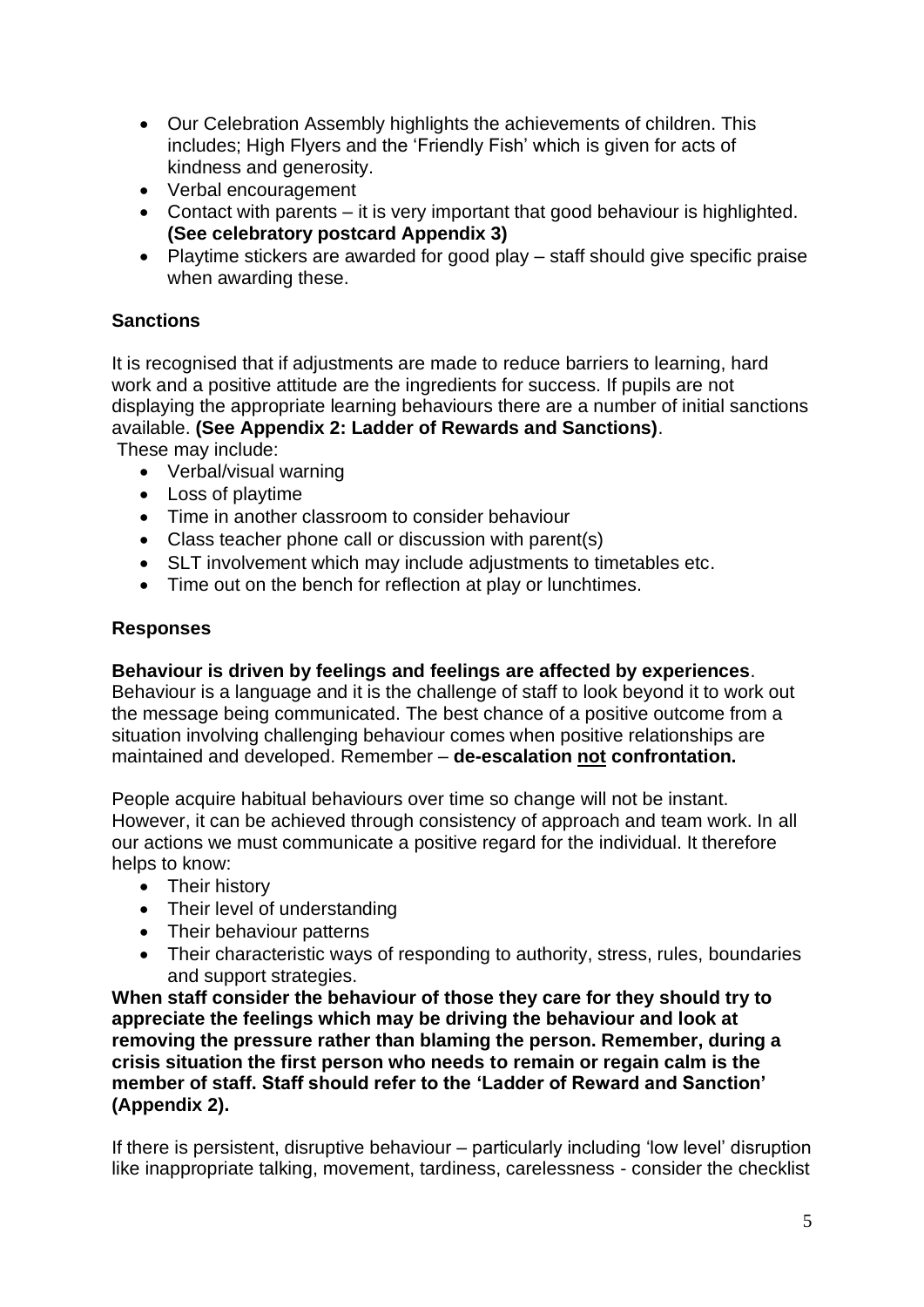below in the first instance to see if there are interventions that could be applied that would reduce tension and help address the behaviours.

| <b>Physical factors</b>                   | <b>Curriculum factors</b>               |
|-------------------------------------------|-----------------------------------------|
| Room layout<br>$\bullet$                  | <b>Task difficulty</b>                  |
| Seating arrangements                      | Stimulus overload or deprivation        |
| Space                                     | Interest level                          |
| Lighting                                  | Teaching method                         |
| <b>Noise</b>                              | Relevance                               |
| Temperature<br>$\bullet$                  | Variety of materials<br>$\bullet$       |
| Ventilation<br>$\bullet$                  | Availability of attention<br>٠          |
| Access to materials<br>$\bullet$          | Communication style<br>$\bullet$        |
| Appropriateness of equipment<br>$\bullet$ | Consistency between staff<br>$\bullet$  |
| Access to outside areas<br>$\bullet$      | Appropriate goals<br>$\bullet$          |
| Storage of belongings<br>$\bullet$        |                                         |
| Ease of movement in the room<br>$\bullet$ |                                         |
| <b>Social factors</b>                     | <b>Choice and structure</b>             |
| Expectations<br>$\bullet$                 | Timetabling arrangements<br>$\bullet$   |
|                                           |                                         |
| Quality of relationships<br>$\bullet$     | Predictability<br>$\bullet$             |
| Grouping arrangements<br>$\bullet$        | <b>Transition times</b><br>$\bullet$    |
| Time available for the child<br>$\bullet$ | Ability to exercise choice<br>$\bullet$ |
| Level of peer support                     | Familiarity with routines<br>$\bullet$  |
|                                           | Preparation in advance for<br>$\bullet$ |
|                                           | changes to routine                      |
|                                           | Opportunities for physical<br>$\bullet$ |
|                                           | movement                                |
|                                           | References to golden                    |

## **Checklist for Initial Interventions**

It may be useful to discuss the checklist in partnership with the SENCO to support children who are persistently challenging with their behaviour. **If there are serious concerns this may lead to an Individual Behaviour Plan.**

'Behaviour Logs' must be kept up to date. For most children there will be nothing recorded as they behave consistently well. However, serious events/incidents must be logged. This provides an insight into time, day, possible triggers, responses and an evidence trail. There should be no shocks or surprises when reporting to parents or if parents contact senior staff regarding an on-going issue. Senior staff should be made aware of emerging and worrying patterns of behaviour.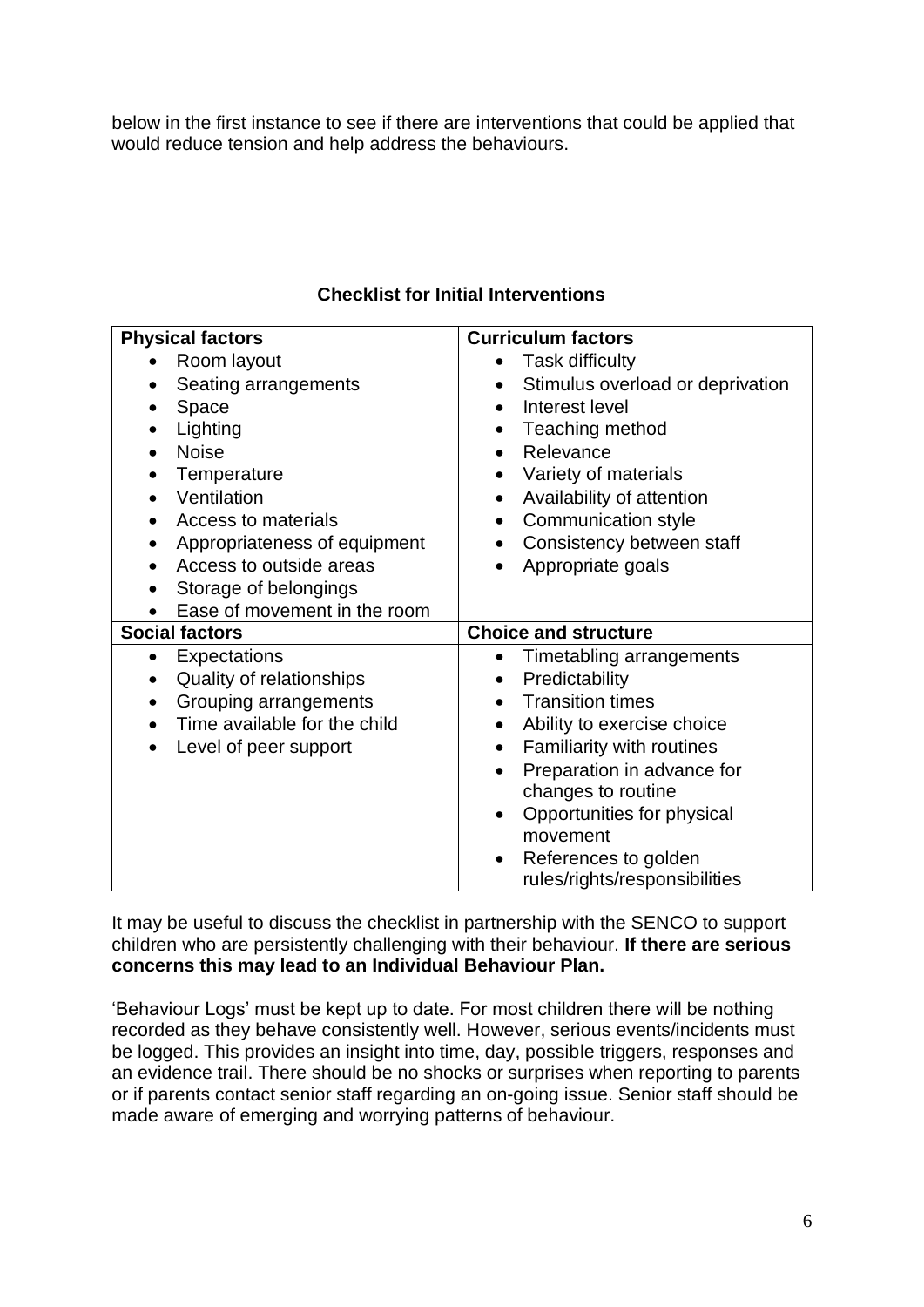It is important to react proportionately to incidents. This means staff being aware of their own feelings and supporting each other. The following graphic and table outlines the stages of a crisis and responses that are appropriate.



| Stage 1                                                                                                                                                                                                                                          |                                                                                                                                                                                                                                                                                                                                                                                                                            |  |  |
|--------------------------------------------------------------------------------------------------------------------------------------------------------------------------------------------------------------------------------------------------|----------------------------------------------------------------------------------------------------------------------------------------------------------------------------------------------------------------------------------------------------------------------------------------------------------------------------------------------------------------------------------------------------------------------------|--|--|
| <b>Low Level Behaviours</b>                                                                                                                                                                                                                      | <b>Low Level Positive Handling</b><br><b>Responses</b>                                                                                                                                                                                                                                                                                                                                                                     |  |  |
| Child shows signs of anxiety<br>Hiding face in hands or bent<br>over/under table<br>Pulling up collar<br>Rocking or tapping<br>Withdrawing from group<br>Refusing to speak or dismissive<br>Refusing to cooperate<br>Adopting defensive postures | Read the body language<br>$\bullet$<br>Read the behaviour<br>Intervene early<br>$\bullet$<br>Communicate - 'Talk and I'll<br>listen'<br>Use appropriate humour<br>$\bullet$<br>Display calm body language<br>Talk low, slow and quietly<br>$\bullet$<br>Offer reassurance – including<br>positive physical prompts<br>Assess the situation<br>$\bullet$<br>Divert and distract by introducing<br>another activity or topic |  |  |
| Stage 2                                                                                                                                                                                                                                          |                                                                                                                                                                                                                                                                                                                                                                                                                            |  |  |
| <b>Medium Level Behaviours</b>                                                                                                                                                                                                                   | <b>Medium Level Positive Handling</b><br><b>Responses</b>                                                                                                                                                                                                                                                                                                                                                                  |  |  |
| Child begins to display higher<br>tension<br>Belligerent and abusive                                                                                                                                                                             | Continue to use Stage 1 de-<br>$\bullet$<br>escalation responses +<br>State desired behaviours clearly<br>Set clear enforceable limits                                                                                                                                                                                                                                                                                     |  |  |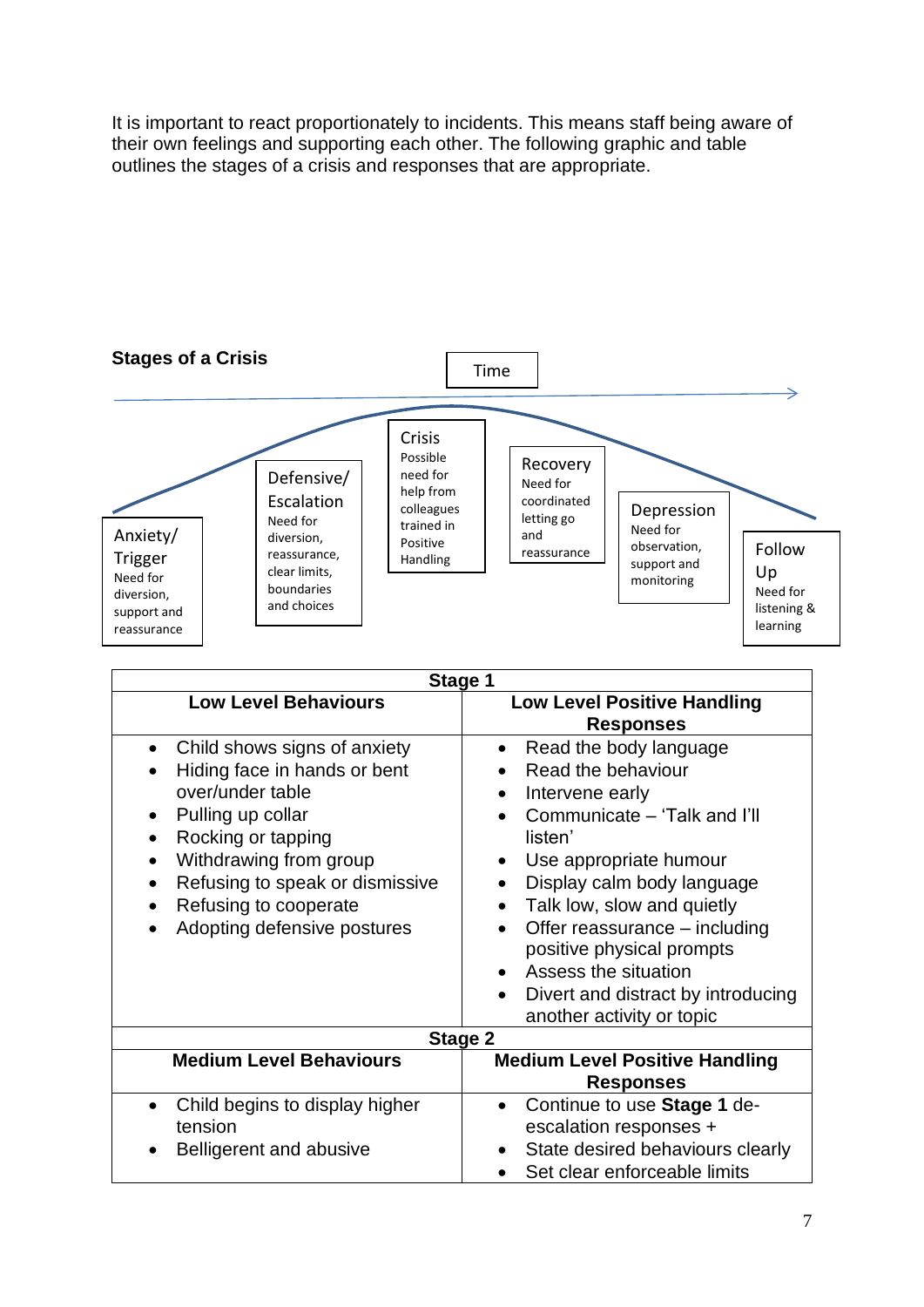| Making personal and offensive<br>$\bullet$<br>remarks<br>Talking louder-higher-quicker<br>$\bullet$<br>Adopting aggressive postures<br>Changes in eye contact<br>Pacing around<br>$\bullet$<br>Breaking minor rules<br>٠<br>Low level destruction<br>Picking up objects which could                                                           | Offer alternatives and options<br>$\bullet$<br>Offer clear choices<br>Give a get out with dignity<br>$\bullet$<br>Assess the situation, consider<br>$\bullet$<br>making the environment safer<br>and getting help                                                                 |  |
|-----------------------------------------------------------------------------------------------------------------------------------------------------------------------------------------------------------------------------------------------------------------------------------------------------------------------------------------------|-----------------------------------------------------------------------------------------------------------------------------------------------------------------------------------------------------------------------------------------------------------------------------------|--|
| be used as weapons                                                                                                                                                                                                                                                                                                                            |                                                                                                                                                                                                                                                                                   |  |
| Challenges - 'No, I won't''You                                                                                                                                                                                                                                                                                                                |                                                                                                                                                                                                                                                                                   |  |
| can't make me'                                                                                                                                                                                                                                                                                                                                | Stage 3                                                                                                                                                                                                                                                                           |  |
| <b>High Level Behaviours</b>                                                                                                                                                                                                                                                                                                                  | <b>High level Positive Handling</b>                                                                                                                                                                                                                                               |  |
|                                                                                                                                                                                                                                                                                                                                               | <b>Responses</b>                                                                                                                                                                                                                                                                  |  |
| Shouting and screaming<br>$\bullet$<br>Crying<br>Damaging property<br>Moving towards danger<br>$\bullet$<br><b>Fiddling with electrics</b><br>$\bullet$<br>Climbing trees, roofs or out of<br>$\bullet$<br>windows<br>Tapping or threatening to break<br>glass<br>Moving towards weapons<br>٠<br>Picking up objects which can be<br>$\bullet$ | Continue to use Stage 1 and 2<br>$\bullet$<br>de-escalation responses<br>Make the environment safer<br>Move furniture and weapon<br>objects<br>Ensure face, voice and posture<br>are supportive not aggressive<br><b>Ensure staff trained in Positive</b><br>Handling are present |  |
| used as weapons<br>Hurting self<br>$\bullet$<br>Grabbing or threatening others<br>٠<br>Hurting others - slapping,<br>kicking, punching                                                                                                                                                                                                        |                                                                                                                                                                                                                                                                                   |  |
|                                                                                                                                                                                                                                                                                                                                               | <b>Recovery</b>                                                                                                                                                                                                                                                                   |  |
| <b>Recovery Behaviours</b>                                                                                                                                                                                                                                                                                                                    | <b>Recovery Positive Handling</b><br><b>Responses</b>                                                                                                                                                                                                                             |  |
| Can be confused with the anxiety<br>$\bullet$<br>stage<br>Child may sit quietly in a<br>$\bullet$<br>hunched position<br>They may revert to extreme<br>violence without the previous<br>build up                                                                                                                                              | Support and monitor<br>$\bullet$<br>Touch may not be appropriate at<br>this stage<br>Give space and time<br>Look for signs that the child is<br>ready to talk<br>This is not the time to start discussing<br>the behaviour or admonishing                                         |  |
|                                                                                                                                                                                                                                                                                                                                               | <b>Depression</b>                                                                                                                                                                                                                                                                 |  |
| After a significant incident child can become depressed<br>$\bullet$<br>They may not want to interact but need support and reassurance<br><b>Post Incident Support</b>                                                                                                                                                                        |                                                                                                                                                                                                                                                                                   |  |
| Support, reassure and monitor<br>Respond to any signs that the child wants to communicate                                                                                                                                                                                                                                                     |                                                                                                                                                                                                                                                                                   |  |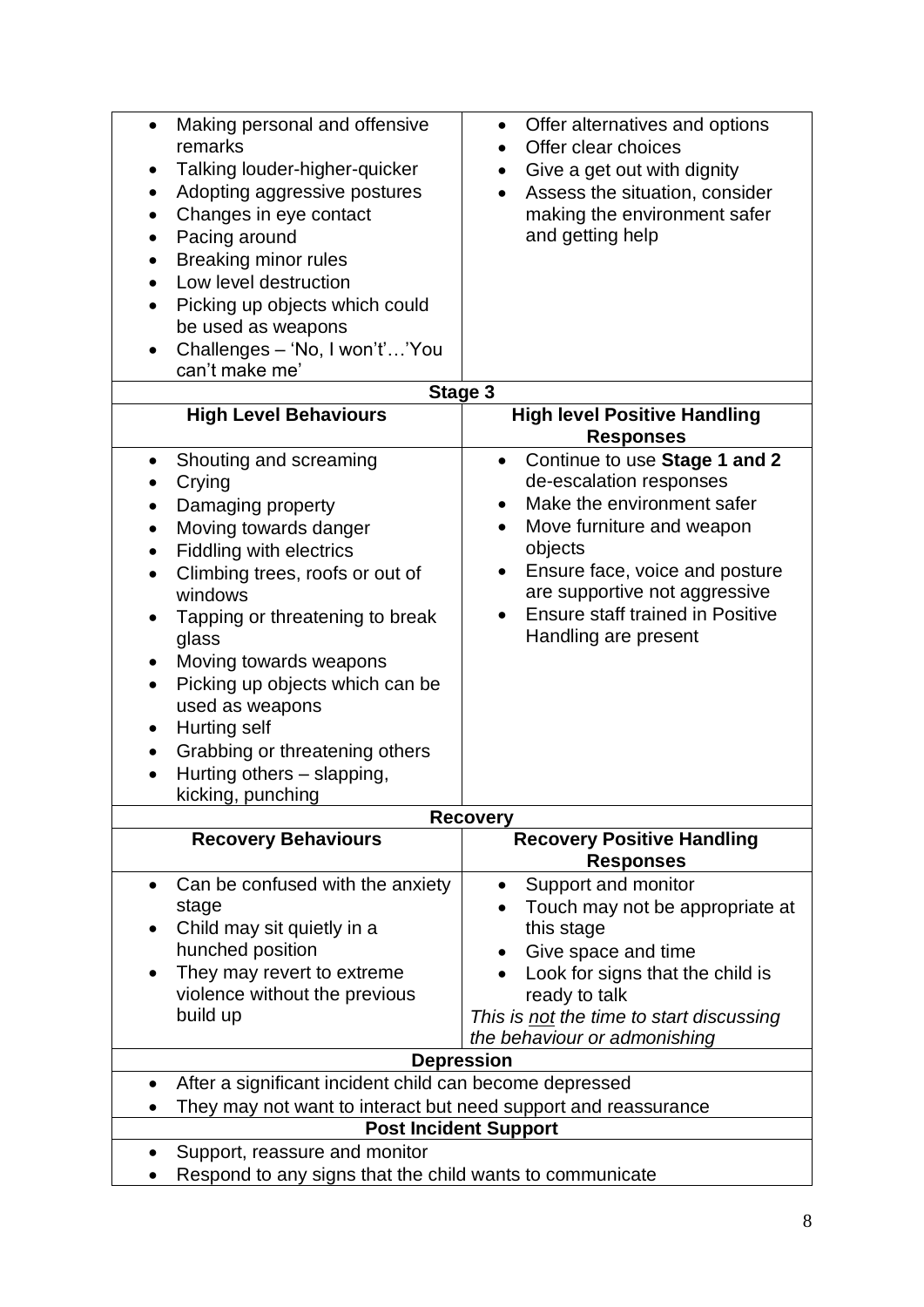• Show concern and care but do not attempt to resolve the disciplinary issues at this stage

#### **Follow Up**

- Listening and learning
- Report, record, review and communicate
- Follow up any disciplinary issues
- Plan to avoid similar events in the future

If staff experience extreme behaviours, for example:

- Throwing furniture/objects
- Kicking
- Slapping
- Punching
- Biting
- Verbal abuse including swearing

The follow-up will follow the pattern below:

- Discuss/de-brief with senior staff
- Member of staff completes a 'Why? Why?'
- Contact parents explaining the incident and response and arrange a meeting if necessary. (This may include the victim and the perpetrator)
- Adjustments will be planned where appropriate

On such occasions of extreme behaviours there will be consequences for the child. Any extreme behaviour will result in a verbal and written apology to the member of staff or pupil.

If behaviours are repeated then Senior Staff will arrange a meeting with parents and staff to consider next steps. On occasions there may need to be a risk assessment completed if children pose a health and safety risk.

There is an acceptance that children are different and have different needs which may result in a deviation from the normal procedure. For example, a child on the Autistic Spectrum may be taught new behaviour through a 'Social Story', and this may be the best course of action. After incidents of this nature, children will not be able to respond immediately (See Stages of a Crisis) and will need time to recover before they will be able to apologise and see how they could react differently next time.

Some children may meet the criteria for SEMH (Social, Emotional and Mental Health difficulties) on the SEND register where their behaviour impacts on and impedes progress in learning. Evidence would need to be collated (using ' Why? Why?, evidence of parental meetings, evidence that environment checklists are used effectively to reduce stress) and shared with the Senco before children are added to the Special Needs register.

We adopt the 'Multi-Element Model' for promoting positive behaviour in Individual Behaviour Plans. The model is based on the premise that all behaviour communicates a message and is an attempt to meet a need. *This assumption*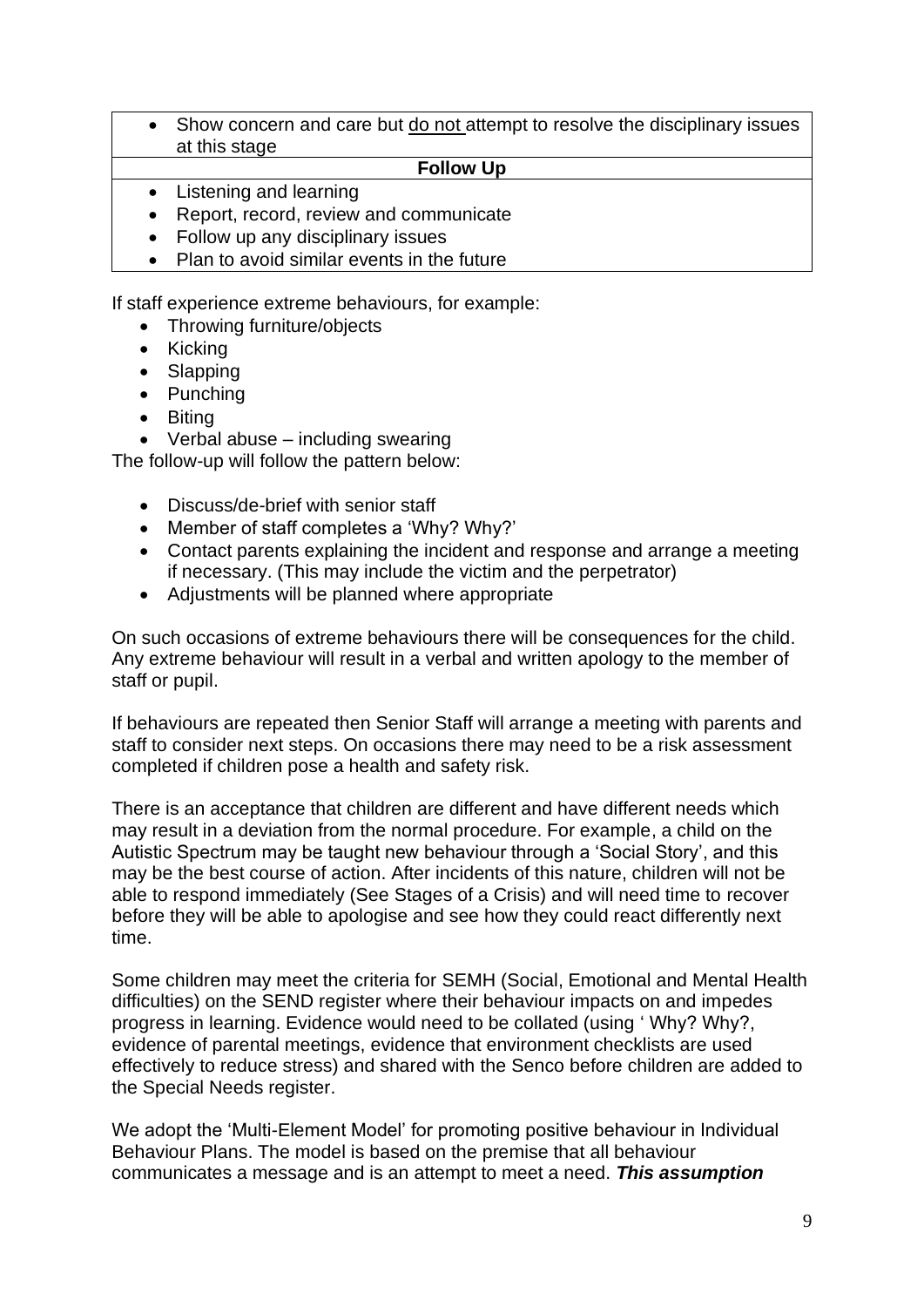*applies even when young people are not deliberately trying to communicate messages, or when they are unaware of the messages that they are communicating.* The model goes on to say that difficulties often arise because some children and young people choose unhelpful, or inappropriate ways to communicate their messages or to get their needs met.



**Ecological changes** involve adaptations to the child's environment so that it better matches their needs.

**Teaching new skills** describes approaches and materials that will be used to help the child find alternative ways of communicating their needs, or of tolerating that their needs cannot be met immediately. *This is a vital element in changing behaviour.*

**Reinforcement** is based on an understanding that it is often harder to learn and demonstrate new behaviours than it is to go back to old habits. A well designed intervention will consider the payoffs for the child's current behaviours and then seek to make it more rewarding for the child to put effort into demonstrating the new skills identified in the teaching new skills section.

**Responsive strategies** describe the agreed ways of responding to the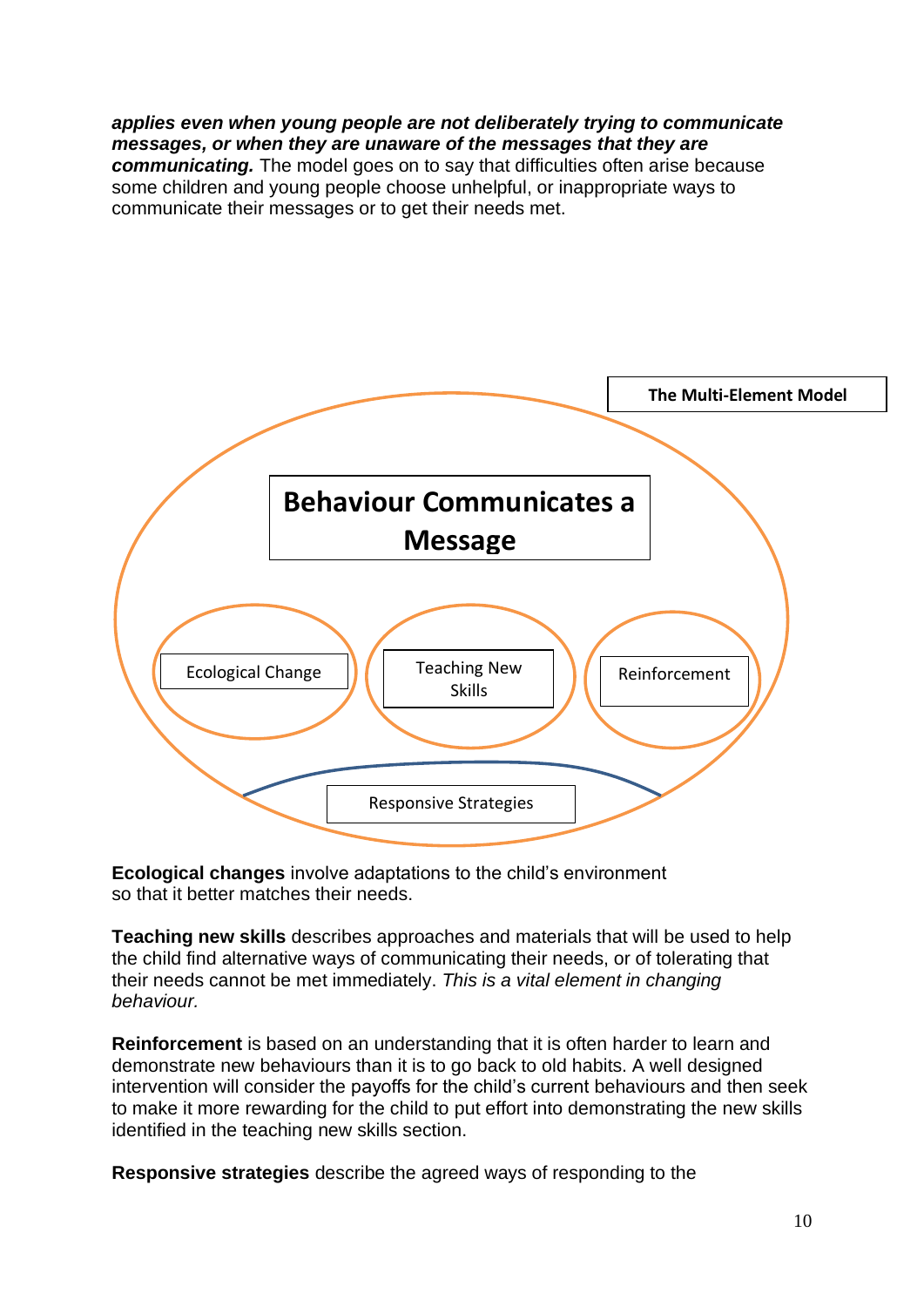challenging behaviours when they occur in order to prevent a difficult situation getting worse. While a child's inappropriate behaviour may have logical consequences, the multi-element model suggests that it may escalate a difficult situation to mention such consequences at the time of a developing crisis. Instead, they would be mentioned and applied once the child had regained sufficient control.

Only through a consistent and disciplined approach will we ensure that high standards of behaviour are the expectation and the norm. It is a collective responsibility to maintain high standards and follow policy to support challenging behaviour.

## **Appendix 1:**

## **Expectations and Behaviour in School**

Research has shown that a member of staffs' expectations, either low or high expectations, become a self-fulfilling prophecy. Staff belief around student potential is a powerful force for pupils.

High expectations must be met with high levels of support – high expectations without support to meet them will result in failure.

We expect the following:

- Orderly and quiet movement around the school
- Well-presented cloakroom areas
- Respectful and polite dialogue between children and adults
- Obedience to the 'Golden Rules'

Where these are not met, staff are expected to address the issues that are preventing them being met. This may be through circle time, practise, class/year group assemblies.

#### **Movement around the school**

Teachers will:

- Be in classrooms no later than 8.45am at the start of the day.
- Accompany children to the playground at break-time, lunchtime and the end of the school day.
- Be prompt on to the playground at the end of break-times.
- Upper School teachers will lead children from the lunch hall promptly at the start of the afternoon session.
- Lead the class to the classroom from the playground. There is an expectation that children will be silent when walking along the corridors in preparation for their learning. Year 6 monitors will be present to support this. Children should be ready for learning with shirts tucked in and looking tidy.
- Everybody walks on the left.
- Ensure that children are entering assemblies in silence and that seating arrangements are appropriate.

#### **Cloakroom**

• The cloakroom is an extension of the classroom and must be tidy.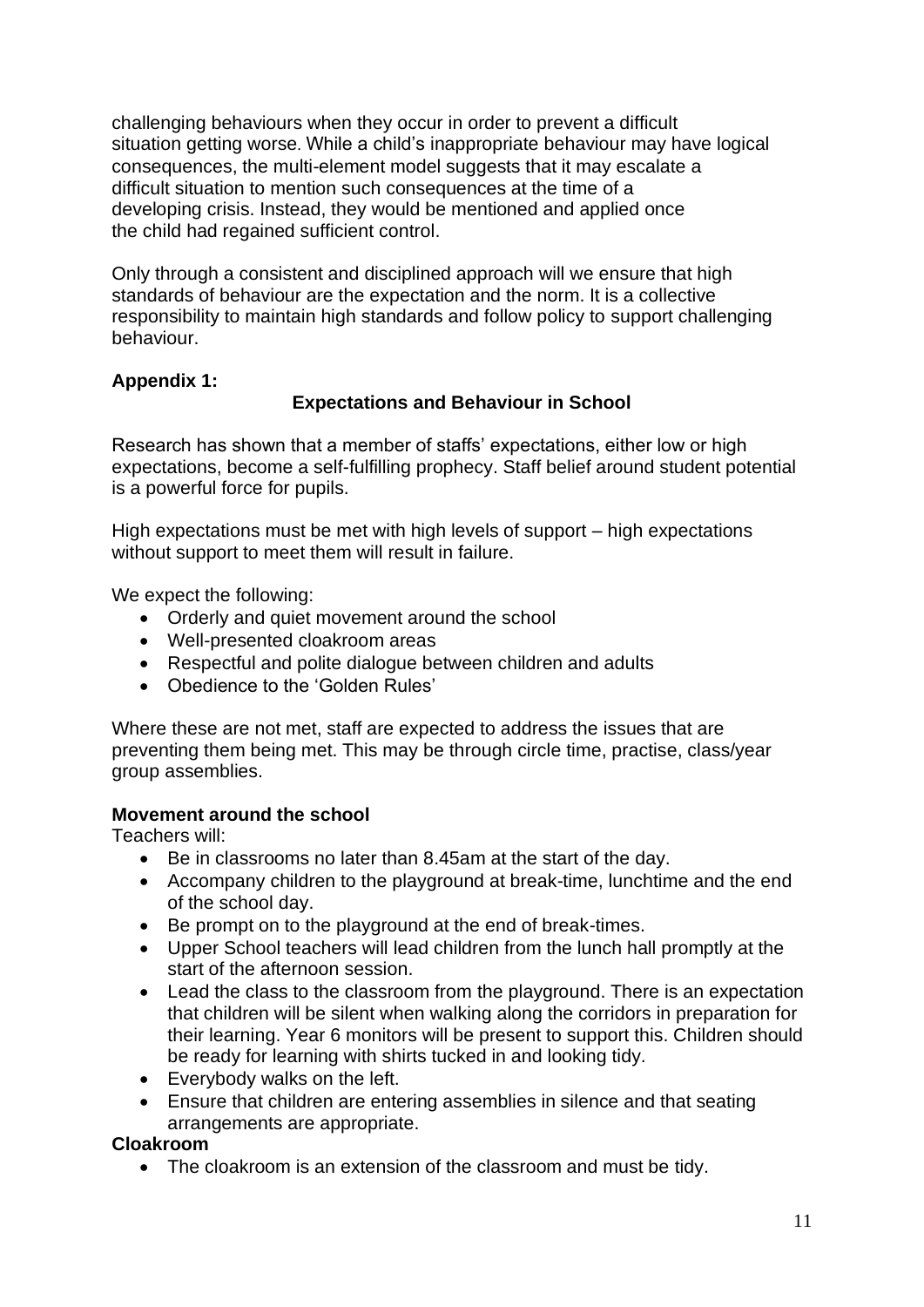- Children should be taught how to put coats on hangers and there should be sufficient hangers for each child.
- Untidy cloakrooms reflect badly on the school and are a potential health and safety hazard.
- Learning walks will focus on cloakrooms as part of the learning environment. This will include ensuring lunchbox trolleys are in the right place at the right time.

## **Respect**

Encourage children to:

- Open doors for adults and each other and vice-versa adults to open doors for children as this models respect and desired behaviour. (There is an expectation that we say 'Thank you' if this happens)
- Respond politely to adults and each other.
- Pick up litter.
- Keep their classrooms tidy.

All staff to:

- Speak respectfully to each other and children
- Smile at each other and children
- Say ;Hello', 'Good morning' etc. to each other and children
- Be positive about each other, valuing each other's strengths